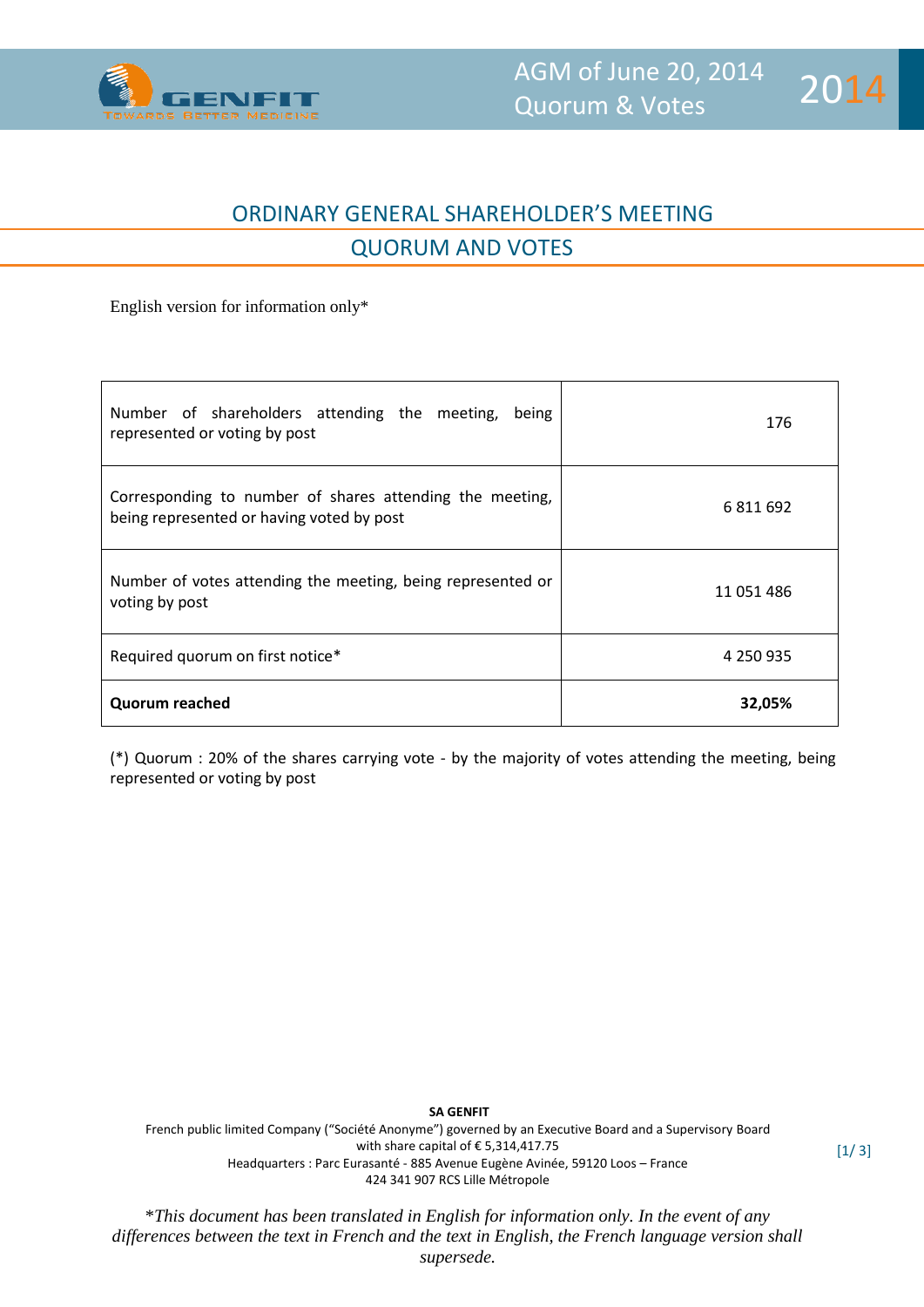

l

## **VOTING RESULTS BY RESOLUTION**

|                | <b>Resolutions</b>                                                                                                                                                                                                                                      | Adopted<br>by: | <b>Votes</b><br>In favour | <b>Votes</b><br><b>Against</b> | <b>Abstentions</b> |
|----------------|---------------------------------------------------------------------------------------------------------------------------------------------------------------------------------------------------------------------------------------------------------|----------------|---------------------------|--------------------------------|--------------------|
| 1              | Approval of the annual financial statements<br>for the year ended on December 31, 2013                                                                                                                                                                  | 98,14%         | 10 845 899                | 205 587                        | $\mathbf 0$        |
| $\overline{2}$ | Approval of the reports and consolidated<br>financial statements for the year ended on<br>December 31, 2013                                                                                                                                             | 99,99%         | 11 051 484                | $\overline{2}$                 | $\Omega$           |
| $\overline{3}$ | Allocation of the results for the year ended<br>on December 31, 2013                                                                                                                                                                                    | 100 %          | 11 051 486                | $\Omega$                       | $\Omega$           |
| 4              | Approval of the regulated agreements<br>referred to in the Statutory Auditors' special<br>report                                                                                                                                                        | 99,99%         | 11 051 484                | $\overline{2}$                 | $\Omega$           |
| 5              | Reading of the Board of Directors' special<br>report on the options of subscription to or<br>purchase of Company shares in accordance<br>with article L. 225-184 of the French<br><b>Commercial Code</b>                                                | 100%           | 11 051 486                | 0                              | $\Omega$           |
| 6              | Reading of the Board of Directors' special<br>report on the granting of free shares in<br>accordance with article L. 225-197-4 of the<br>French Commercial Code                                                                                         | 100%           | 11 051 486                | $\Omega$                       | $\mathbf 0$        |
| 7              | Reading of the table summarizing the<br>delegations of authority and powers granted<br>by the General Meeting of Shareholders to<br>the Board of Directors, in accordance with<br>articles L. 225-129-1 et seq. of the French<br><b>Commercial Code</b> | 100%           | 11 051 486                | $\Omega$                       | $\mathbf 0$        |

## **SA GENFIT**

French public limited Company ("Société Anonyme") governed by an Executive Board and a Supervisory Board with share capital of € 5,314,417.75 Headquarters : Parc Eurasanté - 885 Avenue Eugène Avinée, 59120 Loos – France 424 341 907 RCS Lille Métropole

\**This document has been translated in English for information only. In the event of any differences between the text in French and the text in English, the French language version shall supersede.*

[2/ 3]